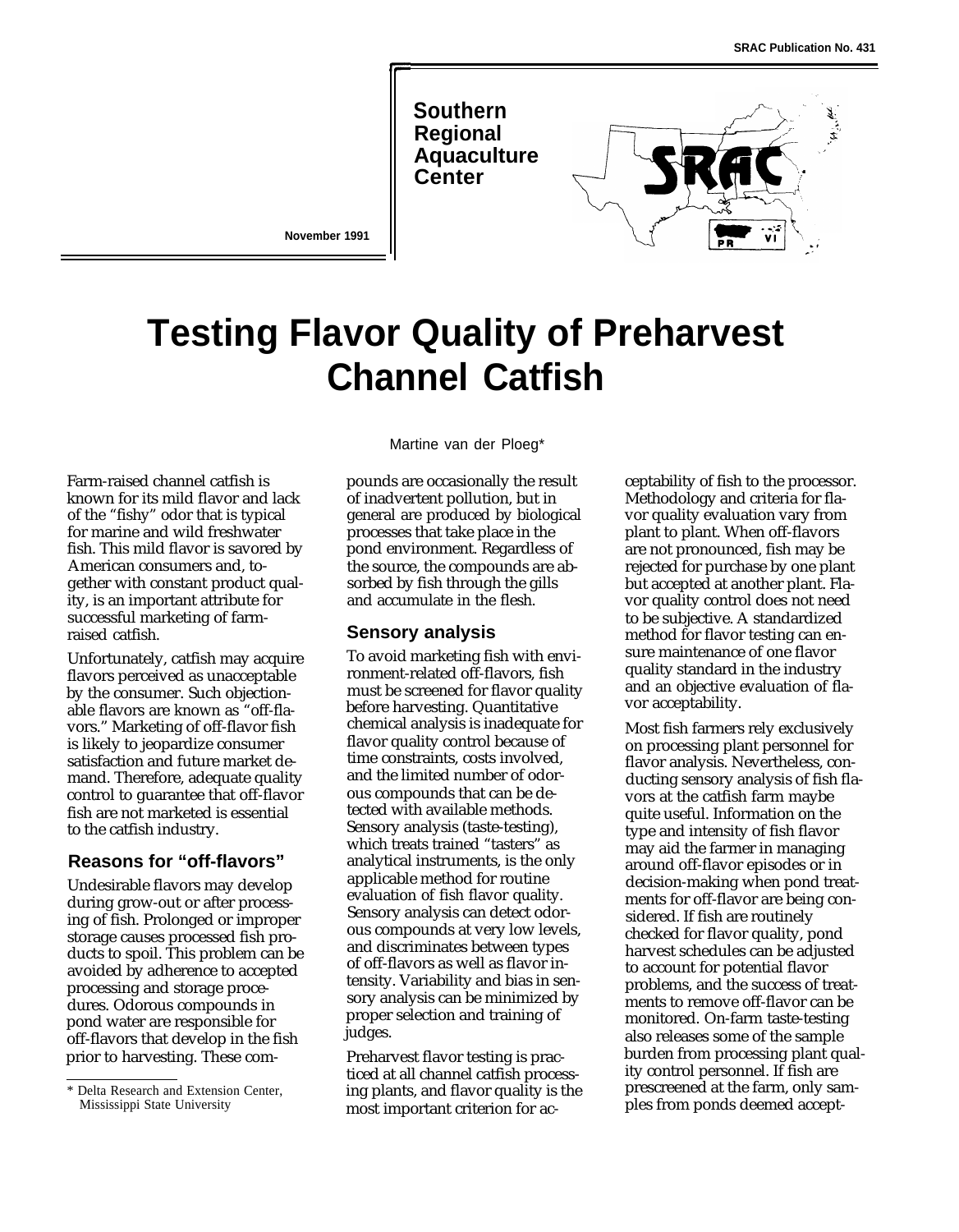able need to be submitted to plant through the pharyngeal passage personnel for further evaluation.

This report offers a method appro-Depending on the volatility of the priate for testing fish flavor. The method can be adapted for processing plant quality control or for use on catfish farms. Description of catfish flavors commonly found in preharvest fish, gradations in flavor intensity, sampling schedules, selection and training of judges, preparation of fish for testing and testing procedures will be explained.

# **Flavor perception**

Flavor is a food attribute and is experienced both in the mouth (taste) and in the nose (smell). Specific flavors result from a bouquet of tastes, odors and chemical feeling factors. The four basic tastes (salty, sweet, sour and bitter) are perceived by taste buds on scribed in this report is modeled the tongue. Volatile odorous compounds of food are sensed by olfac- procedure used by the food and tory receptors at the top of the beverage industry and municipal nasal cavities. The odorous com- water utilities to describe taste, pounds reach the olfactory area through the nose when sniffing or their products. Flavor-testing in-

when tasting (Figure 1).

odorous compounds, a flavor may be experienced directly after a sample is taken into the mouth or after chewing. Chemical feeling factors (astringency, spice heat, metallic flavor) are experienced in the mouth and nasal cavities. To taste a fish sample properly, the sample must be dispersed over all the surfaces of the tongue to reach the various taste buds. A sample must be chewed well to allow all aromas to reach the olfactory area. The description of fish flavor takes into account the sensory experiences of taste, smell and mouth feel, but not texture.

#### **Flavor analysis**

The fish taste-testing method deafter the Flavor Profile Analysis beverage industry and municipal<br>water utilities to describe taste,



volves a qualitative and a quantitative aspect: off-flavors are described with standardized terminology and the flavor intensity is rated.

Description of off-flavors is often difficult because of these factors:

- there are many chemical compounds responsible for off-flavors;
- **the same chemical compound** can elicit different flavor descriptions from different people;
- certain flavors may be produced by more than one chemical compound;
- variation in the concentration of an odorant may cause changes in the flavor characteristics rather than in flavor intensity.

However, the subjective nature of flavor descriptions need not interfere with the objectivity of flavor analysis, provided that a standardized terminology is used. It is possible to train judges to give the same descriptor to a particular flavor, even when the sensory experience among judges differs. When a

new flavor is encountered, judges must reach consensus on an appropriate descriptor that thereafter will be used by all judges for that particular flavor.

# **Catfish flavor descriptors**

Researchers and plant processing personnel use various descriptors to describe flavors in channel catfish. Some attempts have been made to standardize these flavor descriptors, but inconsistency and lack of distinction between different flavors still exists. Sources of odorous compounds in fish ponds include algae, microorganisms that decompose vegetation, fish waste products and pollutants such as diesel fuel or pesticides. Many of the specific compounds that cause objectionable flavors in fish have not been identified. Therefore, most flavor descriptors are standardized by and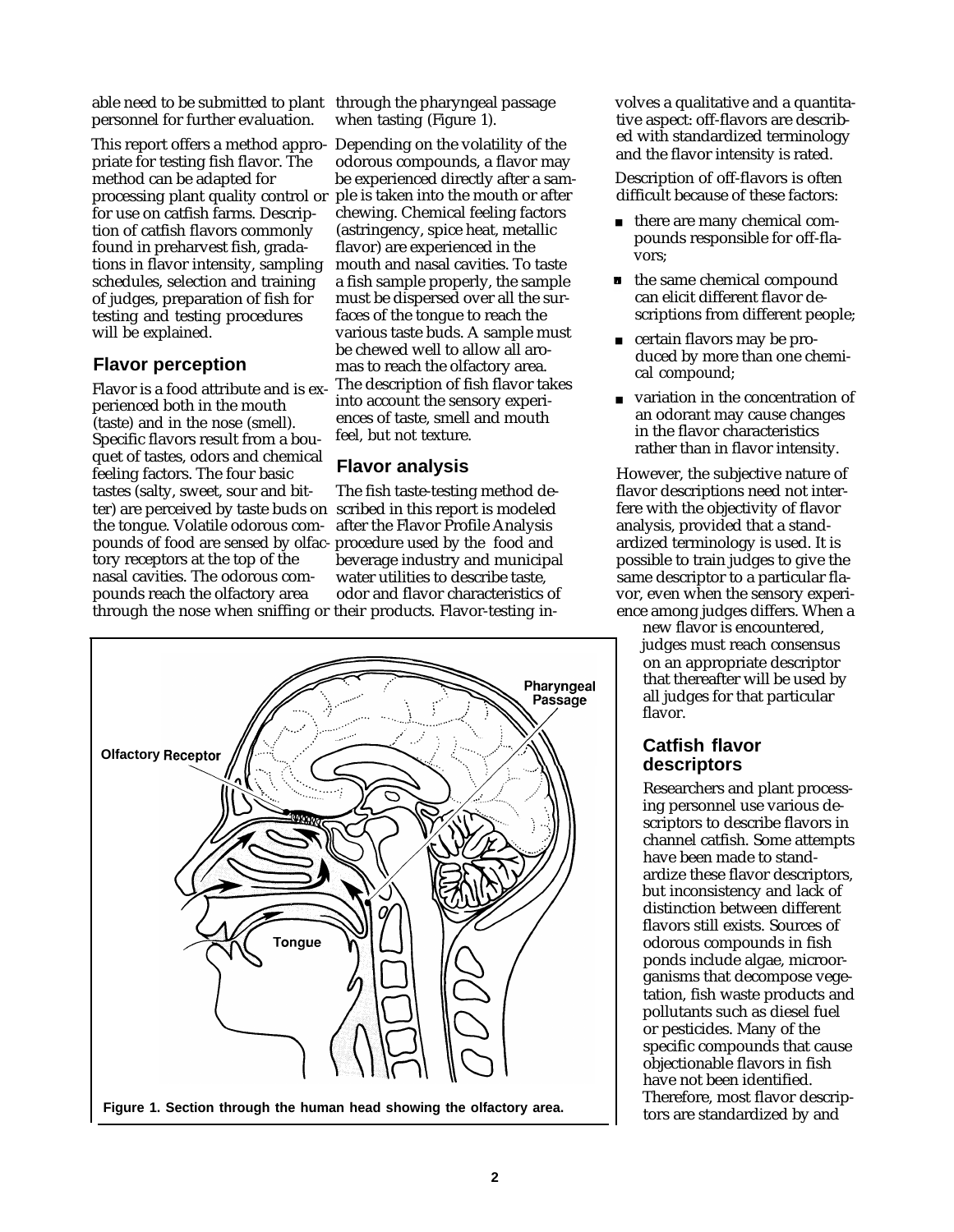referenced to names of commonly neol" or "musty/MIB." Two other wheel contains those 25 descrip-<br>
known materials and scents with characteristic off-flavors, "diesel" tors that are commonly used by known materials and scents with characteristic off-flavors, "diesel" odor characteristics similar to the off-flavor. Examples of such descriptors are "chicken," referring to the flavor of broiled chicken meat, and "sewage" that refers to the odor of sewage lagoons.

The specific source of two common off-flavors is known, and these flavors have been named for both the odor descriptors and the causative agents: "earthy/geosmin" and "musty/methylisobor-

and "pesticide," are described by the general name for the cause of the flavors.

Recognizing the limitations of any flavor classification scheme, the common flavors encountered in catfish from commercial catfish ponds in the southeastern United States are depicted in a flavor wheel (Figure 2). The proposed

the fish taste panels at Auburn

University in Alabama, Delta Research and Extension Center at Stoneville, Mississippi, and Delta Pride processing plant, Indianola, Mississippi, Similar flavors are placed together within the outer wheel. Flavor descriptors have been clustered in six categories which are called Acceptable, Bluegreen Algae, Chemical, Decay,

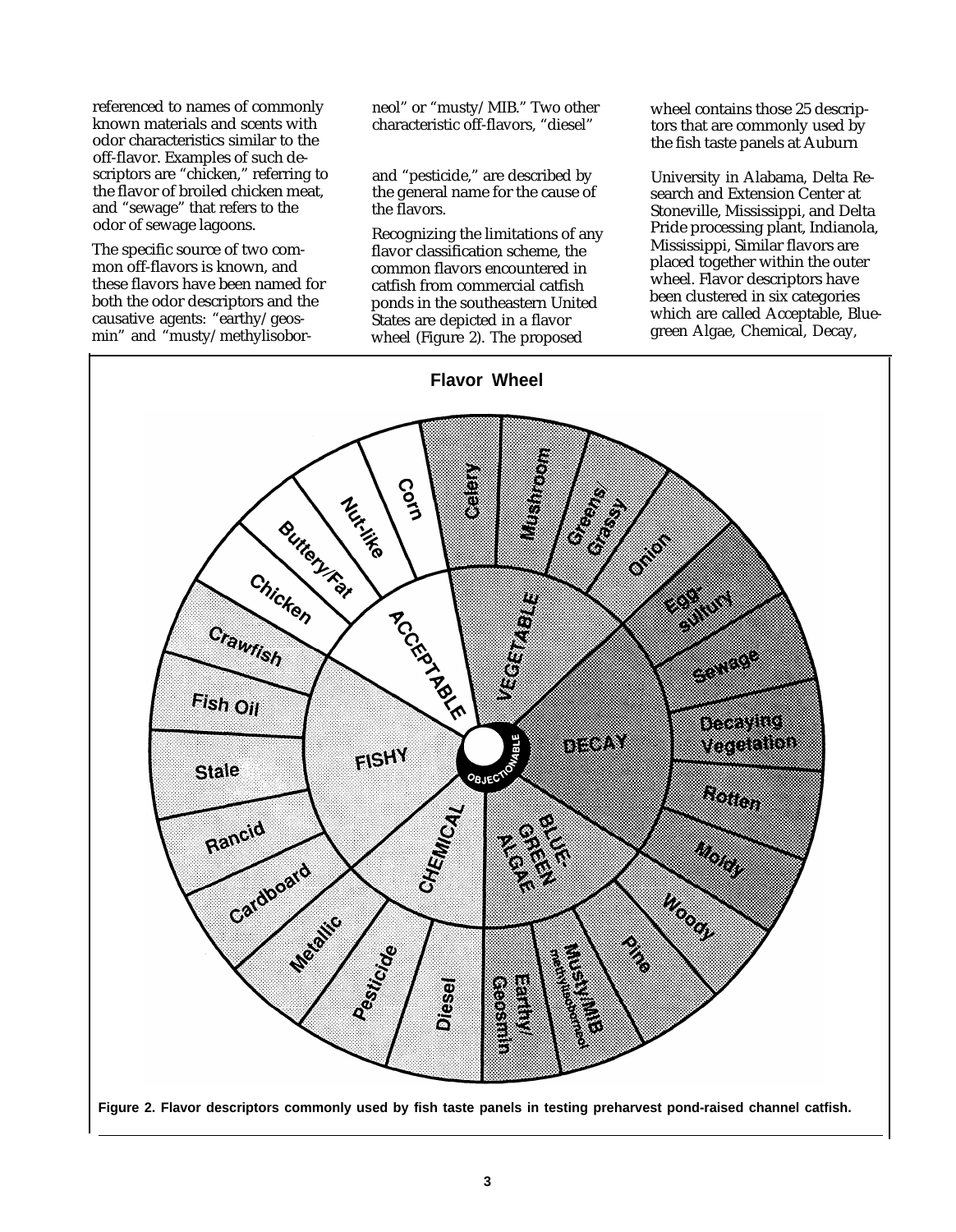Vegetable, and Fishy. The four vor is often referred to as "blue-<br>tastes (sweet, sour, bitter, and green algae" but it is not the only

the flavor wheel as they are not known to be dominant characteristics of disagreeable flavors in channel catfish.

General acceptability of fish flavors is indicated with a ribbon in the center of the wheel: fish flavor is most likely to be objectionable at the maximum width of the ribbon (e.g., musty/MIB, and diesel flavors) and, depending on flavor intensity, may be acceptable to a processor where the ribbon attenuates or is absent (e.g., celery or corn flavors).

#### *Acceptable category*

Farm-raised catfish should have a mild flavor relative to marine or wild freshwater fish. The preferred scented air fresheners. The flavor flavor is a combination of **nut-like** is often strong and always objecor pecan-like character and "sweet protein" that is reminiscent of broiled **chicken** breast meat, **corn,** or **butter.** Note that although these pine as the dominant flavor. Some descriptors are considered positive individuals tasting fish with pine flavor attributes, if chicken, corn, or buttery flavors dominate the mild catfish flavor, fish may not be acceptable to a processor.

#### *Blue-green algae category*

Flavors in this category are the most common objectionable flavors in farm-raised catfish. The category is called "blue-green algae" because these flavors are often associated with blooms of blue-green algae in aquiculture ponds. Descriptors in this group include geosmin, MIB, pine, and woody.

The **geosmin** flavor is the earthymuddy flavor of geosmin, an odor-products of 2-methylisoborneol. ous compound produced by certain species of the blue-green algae and actinomycetes bacteria. The flavor often is associated with the odor of freshly turned garden soil. The **musty/MIB** flavor is the must y odor of methylisoborneol, another odorous compound produced by certain species of the blue-green algae and actinomy-

tastes (sweet, sour, bitter, and green algae" but it is not the only salty) have not been included in flavor that can be attributed to flavor that can be attributed to blue-green algae and is better referred to by the name of the causative compound. The musty/MIB flavor is often confused with the earthy/geosmin flavor but when smelled side by side the distinction is obvious. Intense musty/MIB flavors are reminiscent of camphor. Geosmin and MIB off-flavors are most common in pond-raised fish during the warmer parts of the year.

> The precise chemical causes of pine and woody off-flavors are not known with certainty, but there is some indication that metabolizes of methylisobomeol or other similar compounds are responsible. The **pine** flavor is reminiscent of the odor of pine needles and pinetionable in farm-raised catfish. Frequently musty/MIB and pine flavor occur simultaneously, with flavor have associated the flavor with oil-based paint or turpentine.

The **woody** off-flavor is one of the more difficult flavors to recognize and describe. The flavor is similar to the odor associated with wood chips or tree stumps. It is more distinct when fish are cooked without skinning. An astringent after-taste is often noted after tasting fish with woody off-flavor; this effect has not been experienced with other off-flavors. Woody off-flavors in pond-raised catfish appear to be most common in the cooler seasons. Some evidence exists that they are caused by decomposition

#### *Chemical categoy*

cetes bacteria. The musty/MIB fla-found frequently. **Diesel** off-fla-Flavors in this category can be quite repulsive and are so different from other flavors that they can be detected and described with little difficulty. Two flavors undoubtedly result from inadvertent pollution of the culture system and, fortunately, are not

vors are easily recognized by the characteristic odors associated with diesel fuel, kerosene, lighter fluid and motor oils. **Pesticide** offflavors vary in character depending on the source of pollution but can usually be assigned to this group based on their unique odor.

**Metallic** flavors are actually more of a taste sensation or mouth feel. Some indication of this type of characteristic can be experienced by placing a penny on the tongue for a few seconds. The source of metallic flavor is not known.

#### *Decay category*

Off-flavors in this category are difficult to describe because we often associate them with more than one odor characteristic of decaying matter. Off-flavors of the decay category are frequently found during the cooler months. Causes of these flavors are not known but odorous sulfur or organic nitrogen compounds resulting from decomposition processes in the pond are suspected. Consumption of rotting fish may contribute to these off-flavors as well. Descriptors in this group include: egg/ sulfury, sewage, decaying vegetation, rotten and moldy. The intensity of these off-flavors may differ considerably among fish as they maybe caused by odorous compounds in the water as well as by what the fish scavenge.

The **egg/sulfury** flavor is the flavor of (old) hard-boiled eggs. **Sewage** flavors are reminiscent of the odor of sewage lagoons. **Decaying vegetation** flavors are typified by the odor of decomposing aquatic weeds or wet hay. Sewage and decaying vegetation flavors both are considered objectionable. The flavor descriptor **rotten** is used when fish taste like spoiled (red) meat; this flavor is most offensive and can be rather strong. The **moldy** flavor does not have a sulfury character but rather suggests the odor of moldy cork.

## *Vegetable category*

Several off-flavors are redolent of raw vegetables. The **celery** flavor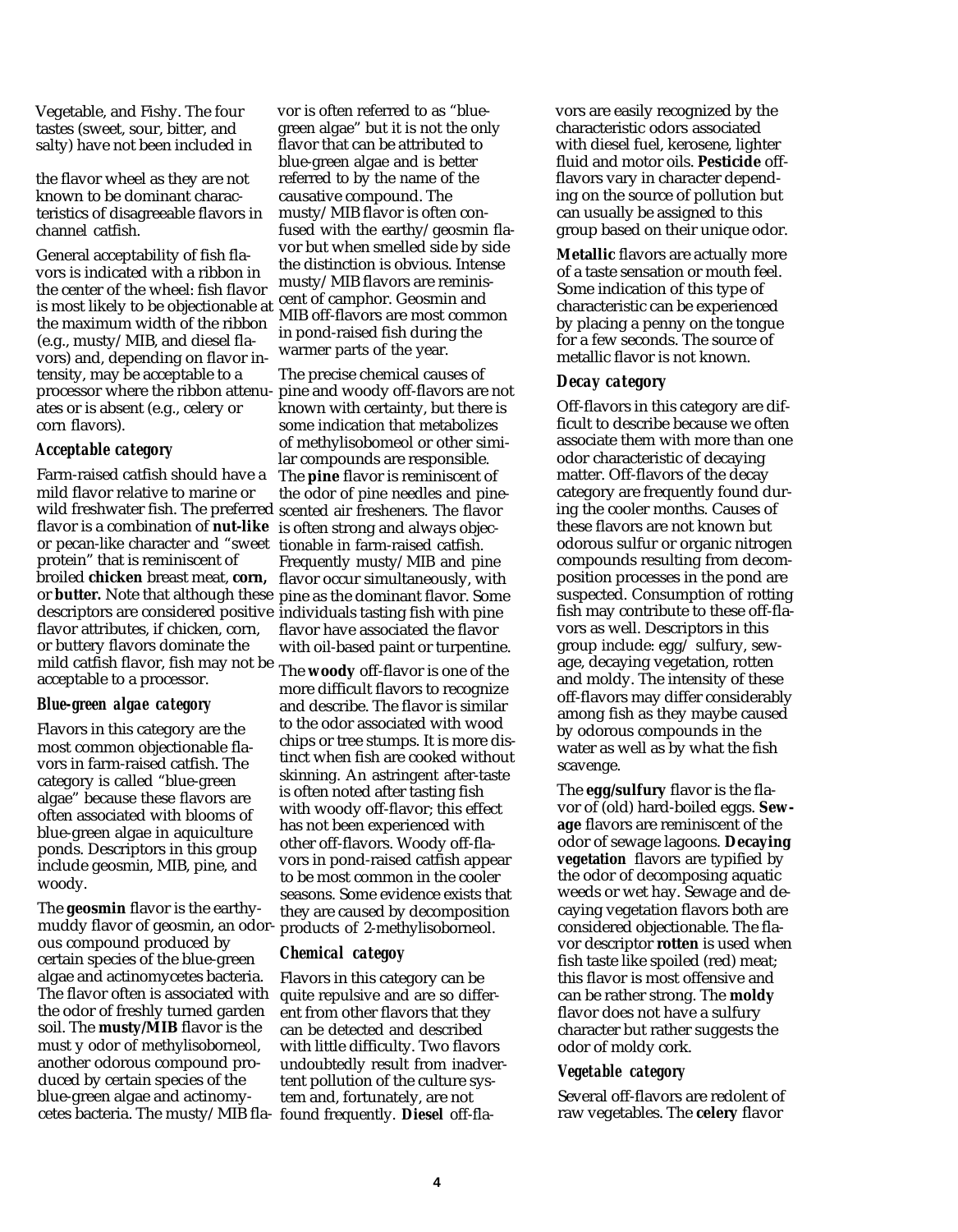is the flavor of celery stalks. The **mushroom** flavor is the flavor of raw, white mushrooms, and has an earthy note but differs from the earthy-muddy flavor typical of geosmin. The descriptor **greens/ grassy** is used for flavors that can be associated with the odors or flavors of leafy green vegetables and fresh cut grass. This flavor sometimes has an earthy note similar to the earthy note in cooked spinach. **Onion** flavor refers to the flavor of wild onion and has a sulfury note. In one particular incident, the occurrence of this flavor could be attributed to large amounts of wild onion leaves which were blown into the water when pond banks were mowed. Subtle celery, mushroom and onion flavors may be acceptable to a processor.

# *Fishy category*

Unlike marine fish, a distinctly fishy flavor is undesirable in channel catfish. The fishy taste is often stronger in the dark muscles along the lateral line. Large fish have more dark muscles than small fish. In catfish with a large amount of fat on the surface of these dark muscles, it is difficult to judge if fish flavor is disagreeable because of a fishy off-flavor or because of high fat content. The fishy category includes rancid, stale and cardboard-like flavors that suggest prolonged storage although fish were fresh when prepared, and the crawfish and fish-oil flavors that are typical for other seafood products, Causes of these flavors are not known.

The cardboard flavor is similar to the flavor of wet cardboard or a wet brown bag; the **rancid** flavor is the odor of rancid butter or fat; and the **stale** flavor is best described as the flavor of freezerburnt fish. These flavors are objectionable because they contradict the freshness of the product. The **crawfish** flavor is reminiscent of boiled crawfish tails and, although undesirable, it usually is not offensive in channel catfish. The **fish oil** flavor is the pungent flavor of codliver oil.

# **Flavor intensity**

Flavor intensity is the quantitative aspect of fish flavor quality and estimates the concentration of the flavor compound(s) of interest. Flavor intensity may be quantified on a scale as presented in Table 1. The threshold concentration is the lowest level at which an odorous compound can be perceived.

| Table 1. Fish flavors intensity<br>scale. |                                  |  |  |
|-------------------------------------------|----------------------------------|--|--|
| Verbal<br><b>Description</b>              | <b>Intensity</b><br><b>Scale</b> |  |  |
| No off-flavors                            | O                                |  |  |
| Threshold                                 | т                                |  |  |
| Very slight                               | 0.5                              |  |  |
| Slight                                    |                                  |  |  |
| Slight to distinct                        | 1.5                              |  |  |
| <b>Distinct</b>                           | 2                                |  |  |
| Distinct to strong                        | 2.5                              |  |  |
| Strong                                    | 3                                |  |  |

Threshold concentrations vary among individuals because people are not equally sensitive to odors.

Therefore, a threshold concentration of a consumer population is defined as the lowest level that 50 percent of the people can detect. Typically, people who judge flavor quality are expected to be sensitive enough to detect the compounds of interest at a concentration lower than the threshold level for the consumer population. The threshold levels for geosmin and methylisobomeol have been established and can be used to select judges for fish flavor analysis (see section on selecting judges).

The facial scale in Figure 3 is a graphic depiction of the degree of off-flavor in fish. Fish without offflavors receive the score 0 because undesirable flavors are perceived to be absent. In off-flavor fish the intensity of a flavor is scored as 1 for a slight but recognizable flavor; 2 for moderately strong or distinct

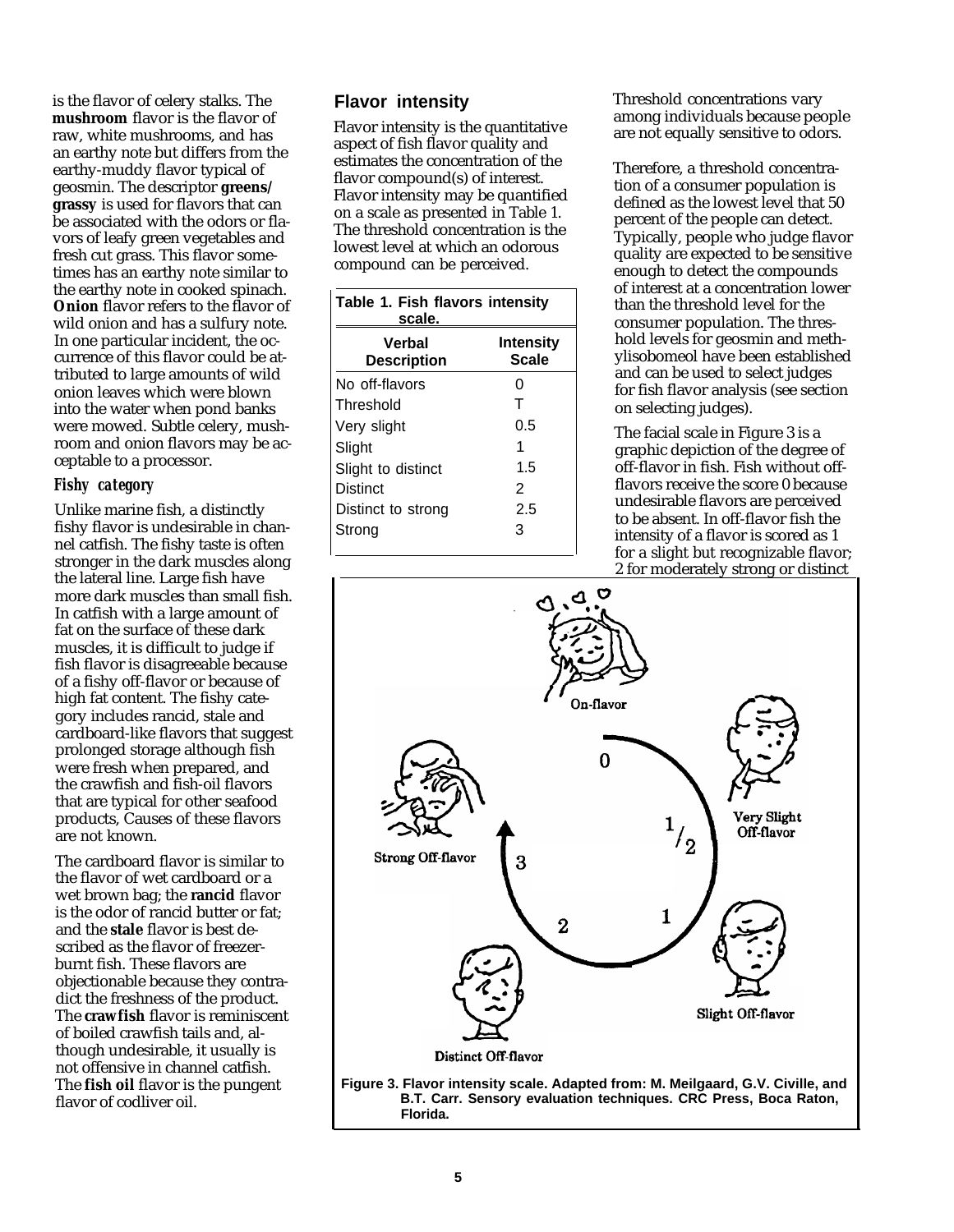flavors; and 3 for strong flavors. A entiate between flavor intensities value of "0.5" maybe assigned to fish with very slight off-flavors.

Extremely strong off-flavors may be indicated with the number 4. When off-flavor is strong enough to warrant a score of 4, it can be smelled and it is not necessary to taste the fish sample. In all other cases fish must be tasted as the odor of a fish sample can be rather different from the flavor that is perceived in the mouth.

## **Selection and training of judges**

Individuals differ in their ability to detect odors and flavors. Some people may complain about a disagreeable flavor in fish when others cannot detect any problem. Variation in sensitivity to specific flavors among flavor quality control personnel can be reduced by proper selection and training of judges. Judges must be able to differentiate between geosmin and methylisoborneol, and they must be able to detect these compounds in water at 0.02 ppb (parts per billion), the established threshold

can be determined by asking potential judges to rank odorous solutions of different concentrations.

After selection, judges must be familiarized with the flavor intensity scale. This can be done by tasting solutions of sugar or salt of different concentrations (Table 2) to "anchor" the intensity scale, and subsequent taste-testing of various food or beverages to evaluate the intensity of sweet and salt in those products. Through training and practice, judges can develop a consistent response to varying odor concentrations and learn to assign similar intensity scores to different flavors of equal strength. Bias towards flavors that are perceived to be more offensive than others should be minimized through training; a strong dislike of a particular flavor should not influence the flavor intensity rating. Judges must be trained in recognizing the different off-flavors and in the use of flavor descriptors according to the catfish flavor wheel. The best training is tasting fish with an experienced person.

concentration. The ability to differ-<br>equally sensitive to odors, and In general, males and females are smokers are not less sensitive than non-smokers provided that they do not smoke within 1 hour of testing. Allergy symptoms, medication and a "common cold" may temporarily interfere with the ability to taste. People with 'a good nose' are generally capable of testing fish flavor quality after appropriate training. It is important that fish flavor always be checked by the same judges to maintain a certain degree of consistency in the results. If fish normally are checked by two judges it may be expected that at least one judge will be available at all times.

## **Fish preparation**

Flavors may vary from fish to fish within a pond, but the nature of that variation is unknown. At least two fish should be analyzed from a pond at each sampling. Fish may be snagged or caught with hook and bait. Fish size should be representative for the fish population of interest. Store fish on ice until preparation because fish flavor can change as a result of decomposition. Fish should be dressed and tasted as soon as possible after they have been collected. If fish cannot be checked immediately storage of gutted fish in a freezer<br>is recommended. Limit storage **salt.** time to a week, otherwise fish may acquire extra off-flavors.

Many different materials may impart an extra flavor to fish during cleaning and preparation. Exampies are the odor of waterproof markers, flavor of a wooden cutting board, odor of detergent that has not been properly removed from the work area, utensils, or hands, and the flavor of the paper bags in which fish are prepared. Such flavors imparted after harvest may mask the flavors that fish acquired in the pond. Extra flavors that are always present at the same intensity will be experienced as "background noise" and do not necessarily interfere with

Soy sauce, anchovies flavor analysis. The brown paper bags that are used to wrap fish when using a microwave do not change flavor perception if the same-brand of-bags is always used.

| <b>Chemical</b> | <b>Concentration</b>            | <b>Intensity</b> | Food or<br>beverage that<br>corresponds |
|-----------------|---------------------------------|------------------|-----------------------------------------|
| Sweet: sugar    | 5%<br>(1.5 oz/quart water)      | 1- Slight        | Peanut butter,<br>unsweetened juice     |
|                 | 1 %<br>(3 oz/quart water)       | 2- Distinct      | Soft drinks, vanilla<br>ice cream       |
|                 | 15%<br>(4.5 oz/quart water)     | 3- Strong        | Jellies, preserves                      |
| Salty: salt     | 0.4%<br>$(1/2$ tsp/quart water) | 1- Slight        | White bread, canned<br>peas             |
|                 | $0.8\%$<br>(1 tsp/quart water)  | 2- Distinct      | Canned soup,<br>sardines                |
|                 | $1.0\%$                         | 3- Strong        | Soy sauce, anchovies                    |

(1 1/4 tsp/quart water)

Table 2. Flavor intensities for different concentrations of sugar and<br>salt.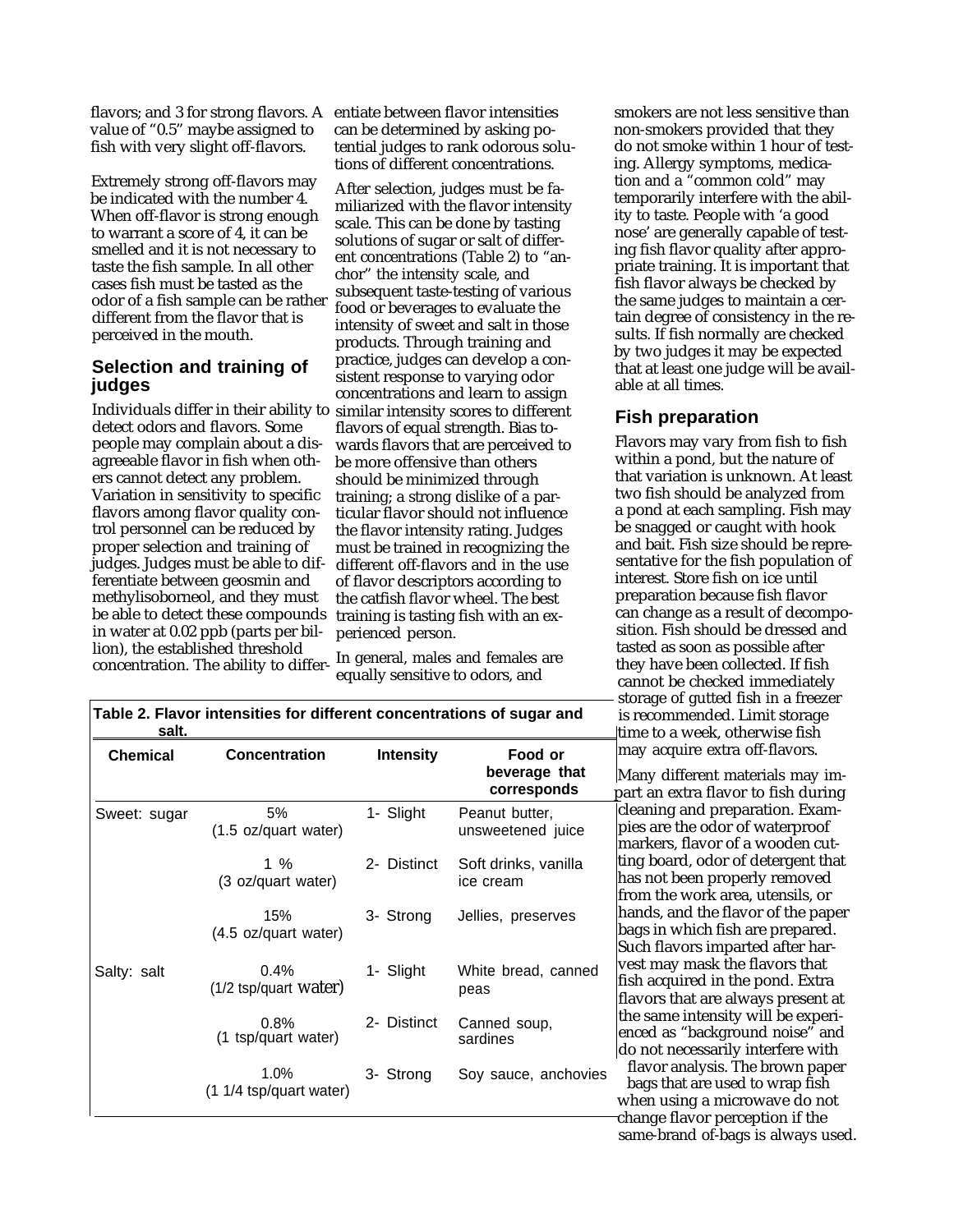Fish may be skinned before preparation but it is not required. Fish flavor is often strongest in the layer of fat just under the skin. Offflavors are therefore easier to detect when fish are not skinned. Usually it is sufficient to sample the flesh in the portion between vent and tail.

Fish should be cooked either by microwaving or by steaming above boiling water. Never add seasonings or breading. Wrap fish samples separately so that odors released during cooking do not contaminate the other samples. When a microwave is used, wrap fish in paper or plastic bags. When fish are steamed, wrap filets separately in aluminum foil and cover the pot during steaming. Tightly folded aluminum foil allows air to expand but prevents odors from escaping the package. Cooking time depends on the method used, and size and number of fish samples that are prepared simultaneously. Avoid overcooking which may create other flavors. For example, browning of fish produces a caramelized flavor. Some trial and error may be necessary to determine the proper cooking time.

# **Testing fish flavor quality**

Fish must be tested for off-flavors in an environment free of odors that can interfere with sensory evaluation. Perfumes, the smell of food, cigarette smoke and other strong odors must be absent before and during a taste-test. Before a taste-test, judges should wash their hands with a non-odorous soap (e.g., Ivory). Judges are advised to abstain from eating at least 15 to 30 minutes prior to testing.

Start a fish tasting session with an on-flavor fish sample as a "warmup" to set the base line for flavor evaluation. Fish filets must be smelled and tasted while they are still warm, as flavor perception changes with temperature. Several parts of the filet should be sampled because an off-flavor may not be distributed evenly in the filet,

especially when off-flavors are subtle or belong to the Fishy or Decay categories. Greater sample-to-sample consistency in describing flavors and intensity can be obtained if more than one judge is involved in the process. Each judge tastes and grades the fish of a pond, then the findings are discussed. When a consensus is reached between judges, flavor description and flavor intensity should be recorded. Average the flavor descriptions and flavor intensity scores for each pair of fish to decide on the overall fish flavor of a pond.

The actual taste-test consists of smelling the odor with little sniffs, and tasting the flavors while slowly chewing the fish sample. It may be necessary to taste a sample twice to better judge the presence of subtle flavors. Olfactory receptors fatigue easily during sensory evaluation, especially when fish have strong off-flavors. Fish samples should not be swallowed as that may cause the senses to fatigue faster. Strong off-flavors may be judged by smelling alone or should be tasted at the end of the session. Cleanse the palate between samples with odor-free water, apple juice or water that has been slightly acidified with citric acid  $(0.03$  percent w/v). Some people prefer to eat white bread or unsalted crackers between samples.

Judges may be provided with a small snack, like cookies, at the end of each session to assure that bad flavors do not linger in the mouth for a long time after the session. Also, it is important that the last impression of a taste session is a good one. If possible, no more than ten fish should be sampled in one session. Fish flavor is judged more objectively in several short sessions than during one long session.

## **Pond sampling schedules for fish flavor control**

Sampling schedules for fish flavor evaluation must take into account the dynamic and unpredictable nature of off-flavor episodes. Fish may acquire and purge off-flavors at different rates depending on the source, type and intensity of the flavor, water temperature, fish size, and possibly other factors. Off-flavors may develop within a matter of hours if the level of odorous compounds in the water rises suddenly, as could be the case during a chemical spill or a sudden die-off of odor-producing algae. The rate of off-flavor removal is much slower than uptake, and fish are not expected to purge geosmin and methylisoborneol flavors in less than about five days.

Processing plants routinely test fish flavor to ensure that off-flavor fish are not harvested nor processed. Their main concern is timely detection of off-flavors, and fish sampling is scheduled accordingly. When a producer wants to sell fish, a sample usually is submitted for flavor evaluation a week or so before a planned harvest to obtain a tentative approval for purchase. Fish flavor must then be checked one day before or at the day of the harvest to make certain that no off-flavors have developed since fish were scheduled for harvesting. A final sample is taken from the transport truck before fish are unloaded at the plant. Fish must meet flavor standards at all times, or harvesting will be cancelled and fish returned to the pond from the transport truck.

Biweekly on-farm fish sampling for flavor evaluation allows producers to monitor the incidence and length of off-flavor episodes. During the cooler months sampling frequency may be reduced to once per month. To determine the effect of pond treatments to get rid of off-flavor, fish should be sampled immediately before a treatment and approximately five and ten days after the treatment.